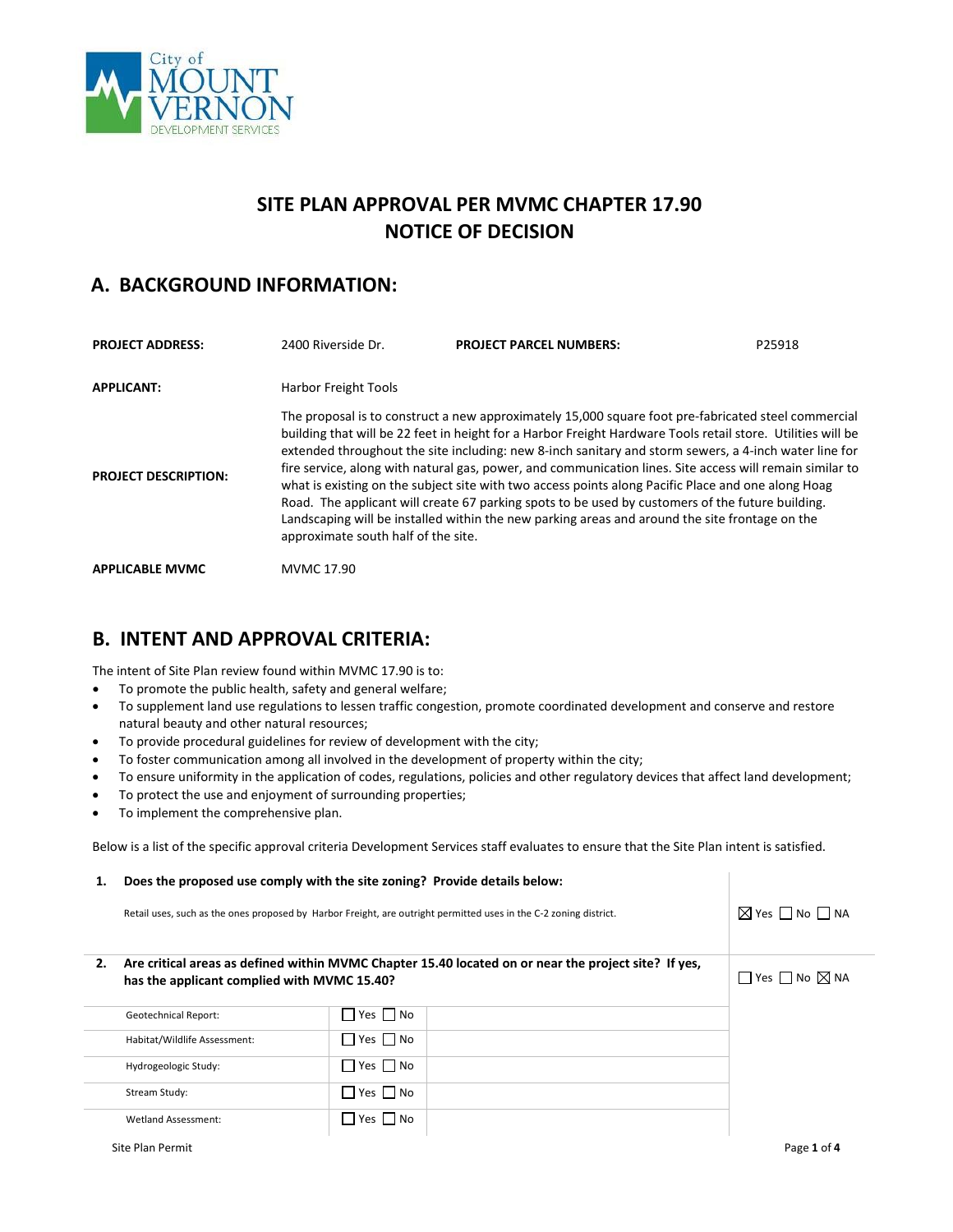#### **3. Are the zoning code setbacks being complied with? Provide details below:**

| Are the zoning code setbacks being complied with? Provide details below:<br>3.                                 |                                 |                    |                                                                                                                                                                                                |                                |                                     |
|----------------------------------------------------------------------------------------------------------------|---------------------------------|--------------------|------------------------------------------------------------------------------------------------------------------------------------------------------------------------------------------------|--------------------------------|-------------------------------------|
| North (Front): 285'<br>East (Side/Rear): 67'<br>South (Front): 76'<br>West (Front): 127'                       |                                 |                    |                                                                                                                                                                                                |                                | $\boxtimes$ Yes $\Box$ No $\Box$ NA |
| Are the parking code requirement found in MVMC 17.84 being complied with? Provide details below:<br>4.         |                                 |                    |                                                                                                                                                                                                |                                | $\Box$ Yes $\Box$ No $\Box$ NA      |
|                                                                                                                | <b>RATIO REQUIRED:</b>          | S.F. OF USE(S)     | # STALLS REQUIRED                                                                                                                                                                              | # STALLS<br><b>PROVIDED</b>    | $\boxtimes$ Deferred                |
| # OF PARKING STALLS:                                                                                           | $1/400$ sq ft net<br>floor area | 14,640             | 37                                                                                                                                                                                             | 67                             |                                     |
|                                                                                                                | <b>WIDTH</b>                    | <b>ONE/TWO WAY</b> | <b>TURNING RADI</b>                                                                                                                                                                            | <b>FIRE</b><br><b>HYDRANT?</b> |                                     |
| <b>DRIVE LANES</b>                                                                                             | Varies, see<br>comments below   | Undetermined       | Varies, see comments<br>below                                                                                                                                                                  | See Comments<br>below          |                                     |
|                                                                                                                | <b>ANGLE SHOWN</b>              | LENGTH/WIDTH       | <b>COMPACT</b>                                                                                                                                                                                 | <b>ADA</b>                     |                                     |
| <b>ANGLE/SIZES OF PARKING</b>                                                                                  | 90 degree                       | $9'$ x $19'$       | None Shown                                                                                                                                                                                     | 4 ADA (1 van)                  |                                     |
| STAFF COMMENTS (IF APPLICABLE):                                                                                |                                 |                    | Site drivelanes vary from 16 feet at the far east side of the site, to 23 feet on the far west side<br>of the site to 24 and 24.5 feet on the south and north sides of the site, respectively. |                                |                                     |
|                                                                                                                | way traffic.                    |                    | The 23 foot wide drivelane on the west side needs to be a minimum of 24 feet if it allows two-                                                                                                 |                                |                                     |
|                                                                                                                | feet outside is met.            |                    | The site plan needs to be revised such that the City's minimum turning radi of 28 feet inside/45                                                                                               |                                |                                     |
|                                                                                                                | hydrants.                       |                    | The Fire Marshall will require a minimum 26-foot wide drivelane to areas accessing fire                                                                                                        |                                |                                     |
|                                                                                                                |                                 |                    | The Fire Marshall will need to approve the drivelane at the far east side of the site.                                                                                                         |                                |                                     |
| Are the landscaping code requirements found in MVMC 17.93 being complied with? Provide details<br>5.<br>below: |                                 |                    | $\Box$ Yes $\Box$ No $\Box$ NA                                                                                                                                                                 |                                |                                     |
|                                                                                                                | <b>GROSS SITE AREA</b>          | % REQUIRED         | <b>S.F. REQUIRED</b>                                                                                                                                                                           | <b>S.F. PROVIDED</b>           | $\boxtimes$ Deferred                |
|                                                                                                                | $111100 - 1$                    | 1001               | 44440                                                                                                                                                                                          | 31.000                         |                                     |

| <b>AMOUNT OF LANDSCAPING</b> | 141,188 s.f.               | 10%                  |                          |                                    | 14,119                 | 21,098                          |
|------------------------------|----------------------------|----------------------|--------------------------|------------------------------------|------------------------|---------------------------------|
|                              | <b>WIDTH</b>               |                      | <b>TREES/SHRUBS</b>      |                                    |                        | <b>APPROVED STREET TREE(S)?</b> |
| <b>STREET FRONTAGE</b>       | 10 feet                    |                      | 17 street trees required |                                    |                        | $\Box$ Yes $\boxtimes$ No       |
|                              | <b>PARKING AREA S.F.</b>   | %<br><b>REQUIRED</b> |                          | % PROVIDED<br><b>COMPLIANT</b>     | # TREES<br>R/P         | LENTH/WIDTH                     |
| PARKING AREA LANDSCAPING     | 35,584                     | 4%<br>1,423 S.F.     |                          | 2,714<br>$\boxtimes$ Yes $\Box$ No | 9/12                   | Compliant                       |
|                              | <b>TYPE I</b>              | <b>TYPE II</b>       |                          |                                    | <b>STORMWATER POND</b> | <b>OTHER</b>                    |
| <b>SCREENING REQUIRED</b>    | Not Required               | Not Required         |                          |                                    | Not Applicable         |                                 |
| MONITORING/MAINTENENACE      | Yes, see staff notes below |                      |                          |                                    |                        |                                 |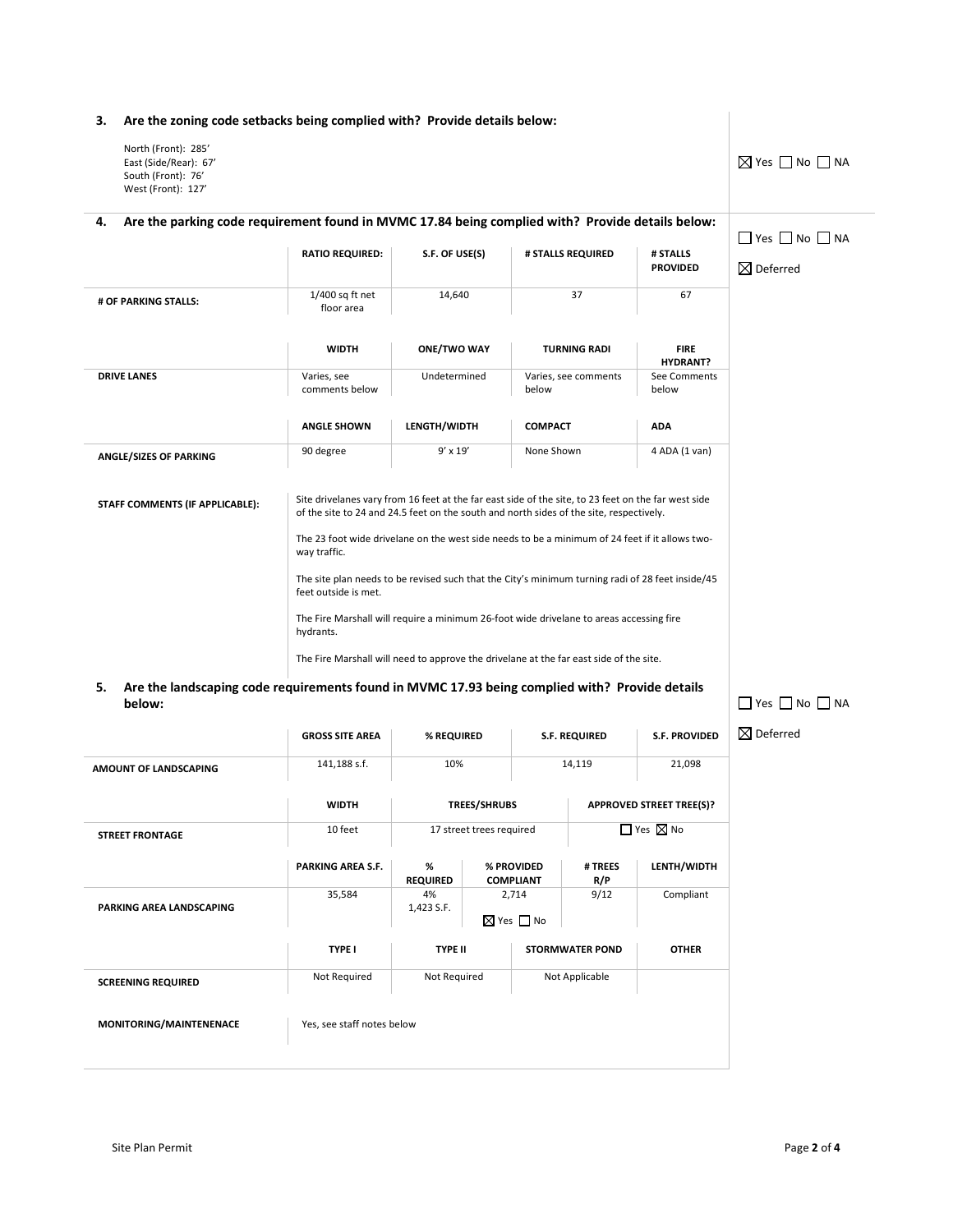|    |                                                     | A total of 17 city approved street trees are required along the west and south landscape areas                                        |                                     |
|----|-----------------------------------------------------|---------------------------------------------------------------------------------------------------------------------------------------|-------------------------------------|
|    | STAFF COMMENTS (IF APPLICABLE):                     | on this site. These trees are required to be selected from the City's list of approved street                                         |                                     |
|    |                                                     | trees. The trees shown are not approved street trees, please see the attached street tree list.                                       |                                     |
|    |                                                     |                                                                                                                                       |                                     |
|    |                                                     | A two (2) year landscape maintenance bond in the amount of 25% of the cost of the newly                                               |                                     |
|    |                                                     | installed landscape improvements shall be in place prior to the City issuing a final occupancy<br>permit for the subject development. |                                     |
|    |                                                     |                                                                                                                                       |                                     |
|    |                                                     | Staff is aware of complaints from the public about the existing shrubs at the corner of                                               |                                     |
|    |                                                     | Riverside Drive and Pacific Place causing slight visibility issues; as such, staff strongly                                           |                                     |
|    |                                                     | recommends removing and replacing these shrubs.                                                                                       |                                     |
|    |                                                     | Compliance with these provisions of the MVMC will need to be shown through the Fill and                                               |                                     |
|    |                                                     | Grade application and permit process.                                                                                                 |                                     |
|    |                                                     |                                                                                                                                       |                                     |
| 6. |                                                     | Does the proposed development comply with the stormwater requirements found in MVMC 13.33?                                            |                                     |
|    | <b>Provide details below:</b>                       |                                                                                                                                       |                                     |
|    |                                                     |                                                                                                                                       | $\Box$ Yes $\Box$ No $\Box$ NA      |
|    |                                                     | Unknown, the applicant submitted preliminary information with regard to proposed stormwater facilities to serve the project site. As  | *Deferred                           |
|    |                                                     | such, compliance with these provisions of the MVMC needs to be shown through the Fill and Grade application and permit process.       |                                     |
| 7. | Are all easements/encumbrances shown?               |                                                                                                                                       |                                     |
|    |                                                     |                                                                                                                                       |                                     |
|    |                                                     |                                                                                                                                       | $\boxtimes$ Yes $\Box$ No $\Box$ NA |
|    |                                                     | The applicant has identified the location of easements identified within the title report provided to the City.                       |                                     |
| 8. |                                                     | Does the proposed development comply with the City's regulations with regard to dumpsters and                                         |                                     |
|    | their associated enclosures? Provide details below: |                                                                                                                                       |                                     |
|    |                                                     |                                                                                                                                       |                                     |
|    |                                                     | The applicant has identified a dumpster enclosure that is 18 feet wide and 12 feet deep. This complies with the dimensional           | $\Box$ Yes $\Box$ No $\Box$ NA      |
|    |                                                     | requirements for a garbage only pad. Should the applicant wish to also include recycling containers this enclosure will need to be a  |                                     |
|    | minimum of 25 feet in width and be 12 feet deep.    |                                                                                                                                       |                                     |
|    |                                                     |                                                                                                                                       |                                     |
| 9. |                                                     | Is the proposed development located within a regulatory floodplain? If so, list the applicable flood                                  |                                     |
|    | zone, map # and other applicable details below:     |                                                                                                                                       |                                     |
|    |                                                     |                                                                                                                                       | $\boxtimes$ Yes $\Box$ No $\Box$ NA |
|    | The site is located within a zone A21               |                                                                                                                                       |                                     |
|    |                                                     |                                                                                                                                       |                                     |
|    |                                                     | 10. Is the proposed development located within the jurisdiction of the Shoreline Master Program? If so,                               |                                     |
|    |                                                     | list the shoreline designation and other applicable details below:                                                                    | $\Box$ Yes $\boxtimes$ No $\Box$ NA |
|    |                                                     |                                                                                                                                       |                                     |
|    |                                                     | 11. Are other permits required for the subject development? If so, list below:                                                        |                                     |
|    |                                                     |                                                                                                                                       |                                     |
|    | Fill and Grade Permit                               |                                                                                                                                       |                                     |
|    | Right of Way                                        |                                                                                                                                       | $\boxtimes$ Yes $\Box$ No $\Box$ NA |
|    |                                                     | Building Permit that will also include: Plumbing, Mechanical, Electrical, Fire and Life Safety                                        |                                     |
|    |                                                     |                                                                                                                                       |                                     |

# **C. DECISION & CONDITIONS:**

Site Plan Approval for **Harbor Freight**, file number**: PL17-035** has been **APPROVED** by the Development Services Department subject to compliance with the standards of the Mount Vernon Municipal Code and the following specific requirements placed on this action that allow this permit to be issued:

- 1. Staff is deferring the parking and landscaping compliance to the Fill & Grade and/or Building Permit processes. This means that either the Fill and Grade or the Building Permit will need to include site plans that are revised to comply with the comments contained within this document.
- 2. Staff has attached the comments from the City's Engineering and Fire Departments received during the SEPA comment period because these comments pertain to site plan approval.
- 3. Staff has attached a copy of the City's approved street trees.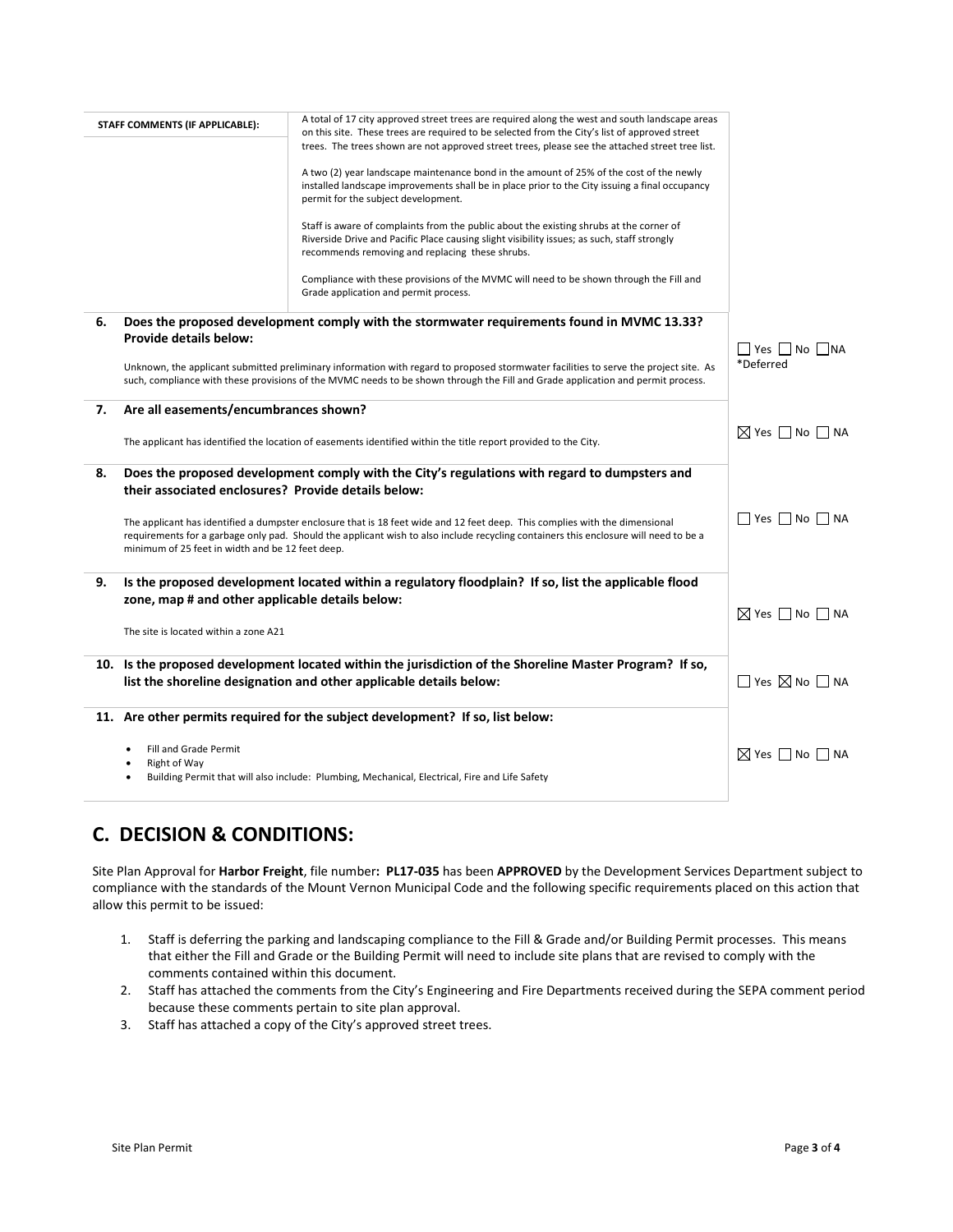weel

April 28, 2017

**Date**

## **Rebecca Lowell, Senior Planner Development Services Department D. EXPIRATION/APPEALS/NOTES TO APPLICANT:**

Site Plan Approval is a Process I decision per MVMC Chapter 14.05; where a final decision is made by the director or the director's designee without public notice or a public hearing.

This decision may be appealed in an open record appeal hearing to the hearing examiner within 14 days of the date this document was signed by the approval authority, as noted above. The hearing examiner decision may be appealed in a closed record appeal to the city council.

Consistent with MVMC 17.90.100 approval of the site plan shall be effective for 18 months from the date of approval by the SPRC. Upon written application of the owner or representative, the SPRC may extend the approval for an additional six-month period; provided, that no changes have been made in regulations, ordinances, requirements, policies or standards which impact the project.

Further information may be obtained by contacting the Community & Economic Development Department at: 910 Cleveland Ave / P.O. Box 809, Mount Vernon, WA 98273, (360) 336-6214.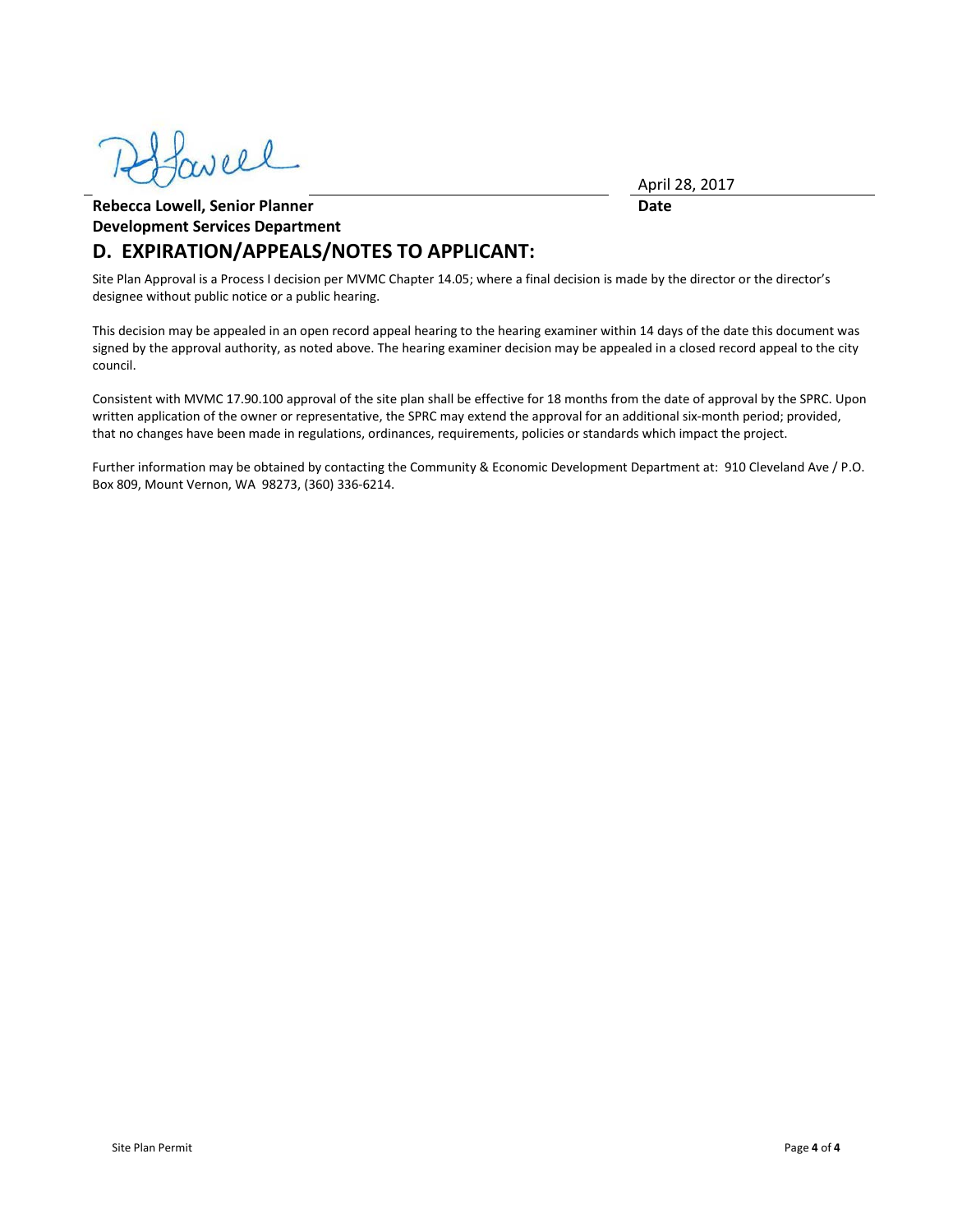

| Date:    | April 10, 2017                                             |
|----------|------------------------------------------------------------|
| To:      | Rebecca Lowell, Senior Planner                             |
| From:    | Ana Chesterfield, Development Services Engineering Manager |
| Subject: | <b>PL17-035 - Harbor Freight SFPA Review</b>               |

# **Drainage Report:**

- A. The project is required to meet stormwater quality and shall comply with City of Mount Vernon Municipal Code 13.33 and 2012 Department of Ecology Stormwater Manual.
- B. The development requires a stormwater downstream analysis prepared by a licensed civil engineer per the 2014 Department of Ecology Stormwater Manual and MVMC 13.33 to determine and address any downstream issues.
- C. Applicant should note that WWHM2012 (not WWHM3) shall be used to design the treatment systems for the project.
- D. The applicant should also note the use of flow charts for new development and pre-development shall be per DOE 2014 not 2005
- E. Note that the proposed Stormwater Biofiltration System by Modular Wetlands should be a system approved for use by the Department of Ecology.
- F. A Construction General Stormwater permit from Department of Ecology is required for the project. A SWPPP is required.
- G. A SWPPP is required
- H. A soils report from a Geotechnical Engineer is required. The report provided does not address infiltration potential from soils on the site.
- I. The stromwater report does not address Low Impact Development feasibility criteria as required by 2014 Department of Ecology.
- J. An operation and maintenance manual is required before final project closure. The O&M shall lay out scheduled maintenance of Low Impact Development Facilities as well as any other stormwater facilities.

# **Traffic Analysis Report:**

K. Compliance with the traffic report by Transportation Solutions, Inc. dated March  $6<sup>th</sup>$  2017 is required. Civil design shall be reflected accordingly - see sheet 6 of 6 for conditions and recommendations. Any deviations from these conditions shall be approved by the City of Mount Vernon City Engineer. In some instances additional engineering analysis might be required as determined during plan review.

 $\mathbf{1}$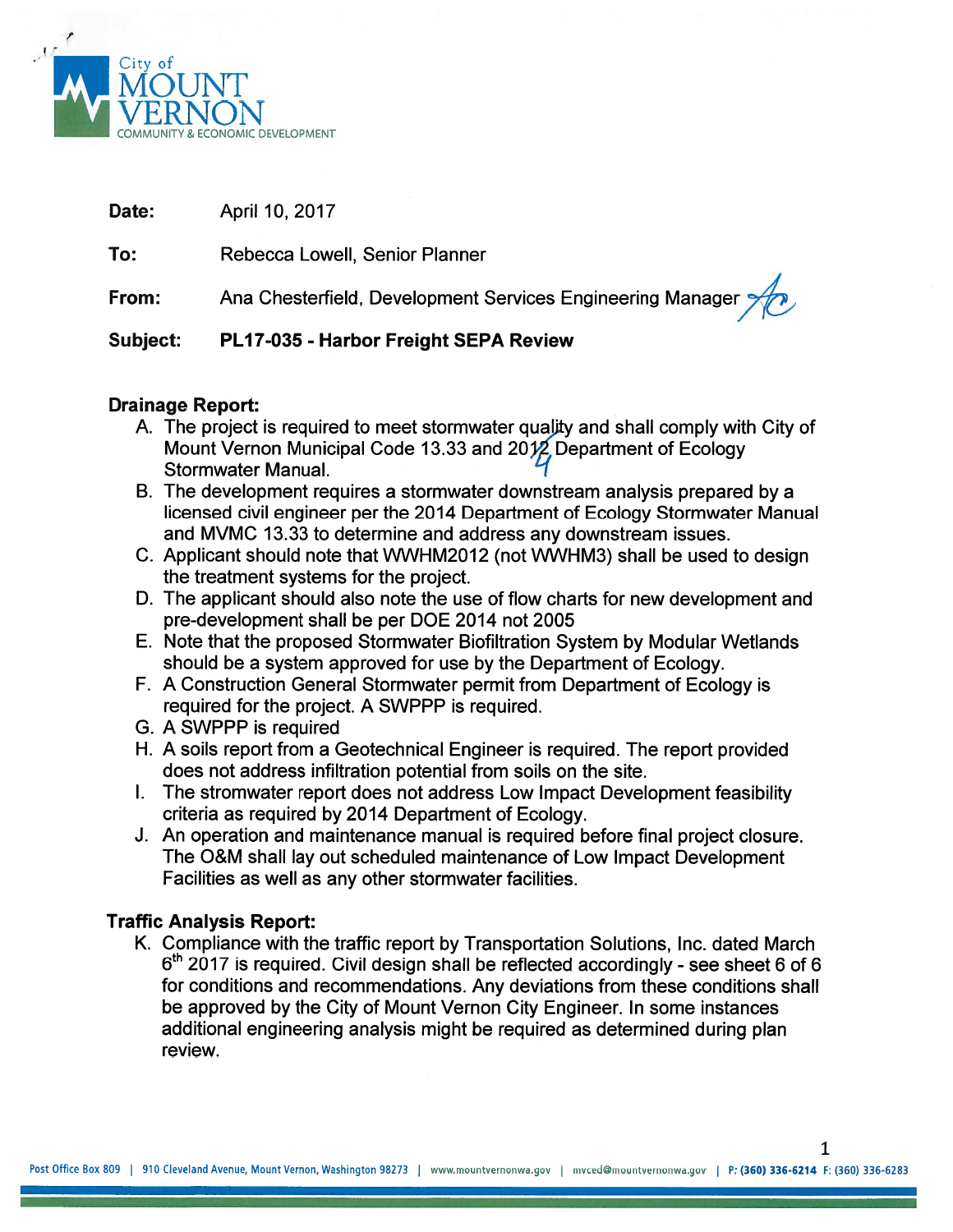- L. The driveway to the west on Pacific Place is restricted to right-in-right out access only. The design Engineer shall determine the need for additional mitigation. For Example striping and signage might be necessary.
- M. The Driveway to the east on Pacific Place is to be widen and is to be used for ingress and egress of delivery trucks and semi-trucks.

# **General Comments:**

 $\frac{1}{2}$ 

- N. Compliance with City of Mount Vernon Engineering Standard is a requirement
- O. Provide a haul route for review and approval
- P. Show existing utility easement on the civil plans
- Q. New Driveways and sidewalks shall comply with ADA as well as with City of **Mount Vernon Engineering Standards**
- R. Please ensure the project is using the most current WSDOT Standard Plans for driveways and ramps detail
- S. Underground Fuel tanks were decommissioned in 2010. Show location of monitoring wells on the site.
- T. Ensure the following internal circulation requirements for emergency vehicles and service truck are met - Minimum turning radii to be as follows:
	- a. Fire Apparatus: 28-feet inside and 45-feet outside
	- b. Garbage Trucks: 32.5-feet inside and 46.5 outside
	- c. Overhead Clearance: 25-feet

Note that these comments do not constitute a formal or detailed review of the engineering data and supplemental information supplied for the project. Further and more detailed engineering reviews will be performed once the final plans and reports are submitted for permits.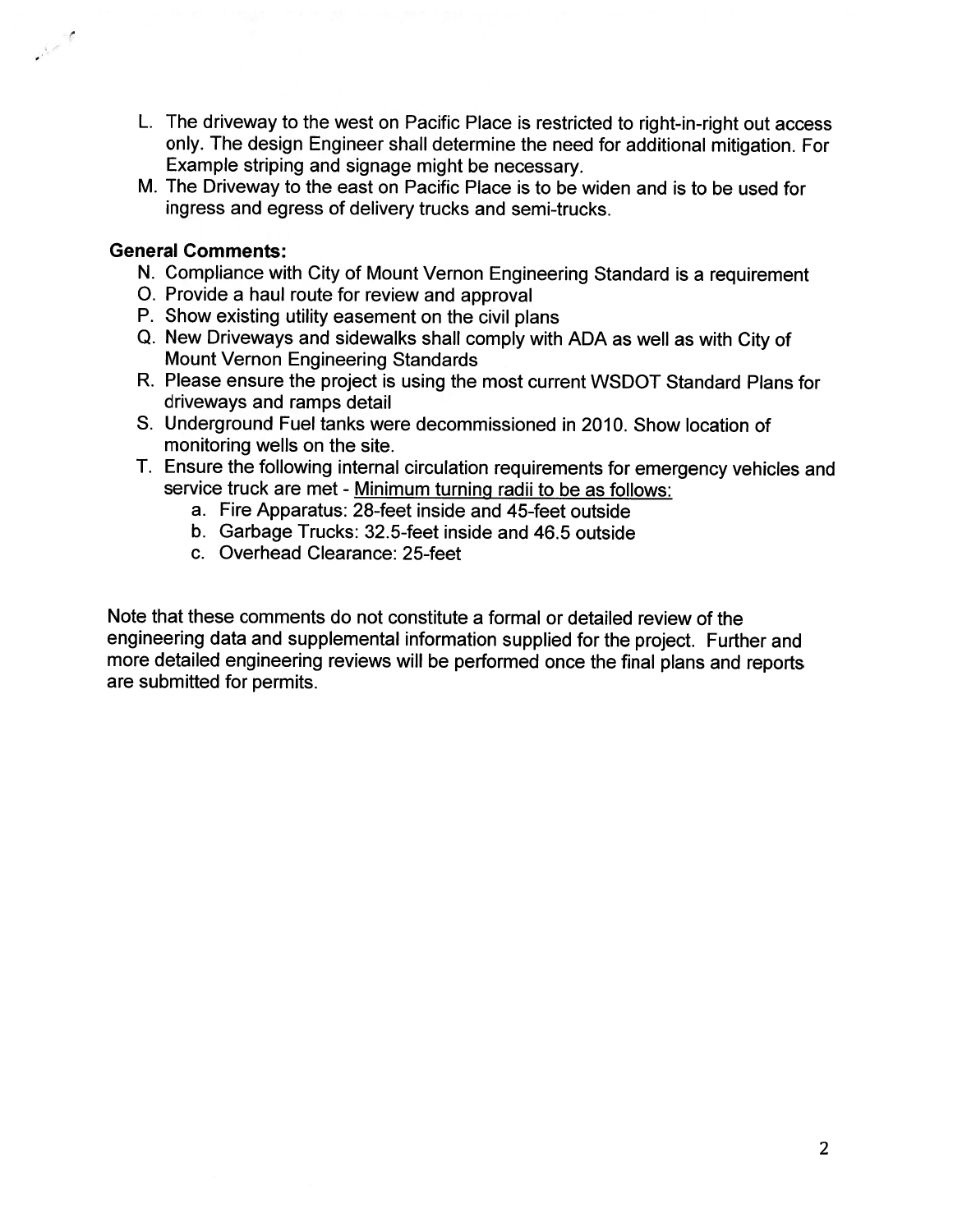**From:** Riggs, Steve **Sent:** Monday, April 10, 2017 10:32 AM **To:** Lowell, Rebecca **Cc:** Hawney, Kirsten **Subject:** PL 17-035

Harbor Freight 2400 Riverside Drive.

A couple of items to note.

- 1. The existing fire hydrant for that property is a 1968 Iowa and will need to be replaced.
- 2. The water line need to be extended from Pacific along the east side for the property and may dead end at the dividing line of the two lots. When the next building (north lot) is constructed the fire line will extend to Hoag road and tie in. there will be one more fire hydrant installed on the property along the east drive path.
- 3. The turning radius in the parking lot does not meet fire department requirements. Adjustments are needed to a couple of islands.
- 4. Emergency radio coverage for the building will be required to be evaluated. The building construction type will have an impact on whether an emergency system has to be installed. A building cannot be fully tested until it is completed, Pre installing conduit throughout the building will be required. If the building meets minimum standards then no emergency system to be installed, If below the conduit is in place to run required wiring to set up the system.

Please let me know if you have any questions.

**Steven V. Riggs** 

Fire Marshal City of Mount Vernon (360) 336-6277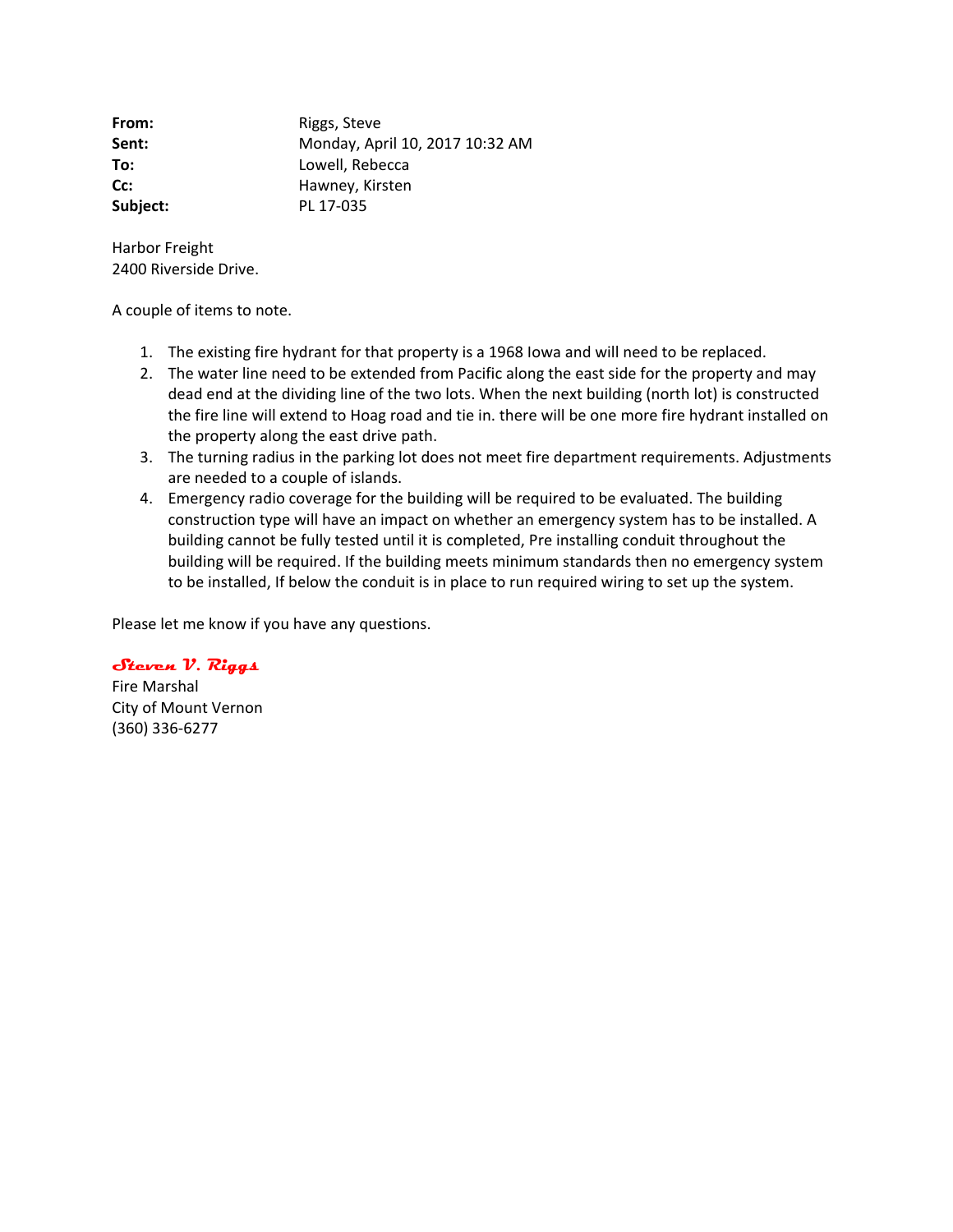# Mount Vernon<br>Community & Economic Development Department

**RECOMMENDED STREET TREE VARIETIES & GENERAL INFORMATION FOR MOUNT VERNON, WA 2012** 

IN GENERAL: Always select the tree variety that fits available growing space above and below ground and that considers the limitations and attributes of the species. New varieties are continually being evaluated and discovered.; as such, the lists provided herein are reviewed and updated periodically by the City. Also included are planting specifications that the City code requires.

## **Tree Size and Crown:**

The City requires a minimum 2" caliper street trees. The lowest limbs or crown shall be at least 5 feet above grade.

# **Tree Quality:**

All trees shall meet or exceed the most re‐ cent American Standards for Nursery Stock. They shall have a central leader or maintain the proper spreading form of that species. They shall exhibit vigorous growth in leaf, twig or bud form, of appropriate color and size. The trunks and limbs shall be free of damage, deadwood and disease. The root systems shall meet or exceed the Standards for their size and shall be free of excessive circling or dead roots. The city shall have the opportunity to inspect trees for acceptance before installation.

# **Planting Space Width:**

Planting trees in **planting widths narrower than four feet** is generally not recom‐ mended. However, when no alternative is possible, consult the Arborist for planting and species recommendations. Narrow planting widths severely limit the health and longevity of street tree plantings. The following are general guidelines to follow:

- **Small Trees**‐No less than 4‐foot wide planting strip.
- **Medium Trees**‐ No less than 5‐foot wide planting strip.
- **Large Trees**‐No less than 8‐foot wide planting strip.

## **Planting Space Soil and Drainage:**

Street trees utilize the entire planting strip (and more) to grow to any reasonable size. In fact, studies have indicated that for a tree to grow to a functional large canopy size tree, it would need a minimum area that measures 20 feet x 20 feet x 3 feet deep. The entire planting strip should consist of un‐compacted and acceptable soils. The planter strips should be well draining or, sub‐surface perforated drain pipe surrounded by drain rock should be installed 40‐inches deep to ensure drainage. The ridged perforated drain pipe should be connected to a storm drain. Roots might eventually grow under and beyond the sidewalk if soil conditions are favorable but that is not always the case and the planter strip is the first area it will grow into. Other techniques can be used to expand the soil area available to the tree. Lacking adequate soil volume will result in trees that fill up the soil area with roots in 5 or 10 years, like a root bound house plant, and slowly decline.

## **Tree Installation:**

All foreign materials shall be removed from the root ball before planting. The root crown of the tree shall be placed at 1‐inch above grade, no higher. A water dam 2‐inches high shall be placed around the tree, 18‐inches from the trunk. A rectangular area, measuring 5 feet by 5 feet between curb and sidewalk shall be free of grass and covered with 3‐inches of woodchips or bark mulch.

## **Watering:**

Immediate and regular watering of newly planted trees is critical to their growth and establishment. Newly planted trees should be thoroughly watered right after planting and then **at least 2 times per week** for the first month of the growing season. Then water at least once per week through the balance of the fist summer until October. Watering once per month is also beneficial the sec‐ ond growing season for long‐term establishment. Tree Gators are excellent devices to maintain regular and focused application.

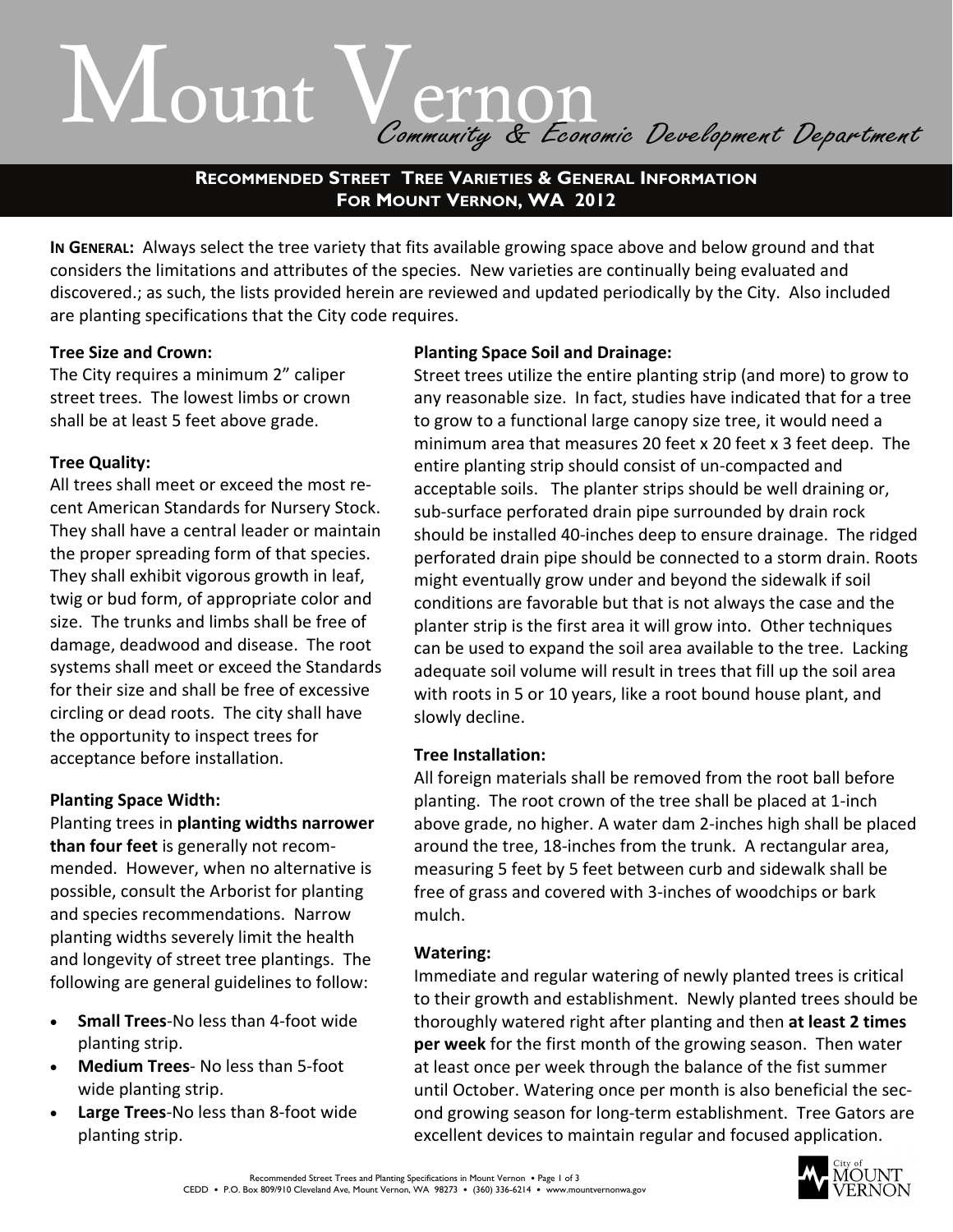The following lists of street trees are organized into these categories:

- Small street trees to 30' with a spreading habit; and small street trees to 30' with a narrow habit.
- Medium street trees to 45' with a spreading habit; and medium street trees to 45' with a narrow habit.
- Large street trees over 45' with a spreading habit.

## **Small street trees to 30', spreading habit: (Can be placed under utility lines**)

## **FLOWERING CRABAPPLES:**

- Golden Raindrops Crabapple (*Malus transitoria* 'Schmidtcutleaf')
- Royal Raindrops (Malus 'JFS‐KW5' PP 14375)

## **FLOWERING PLUMS:**

- Krauter Vesuvius Flowering Plum (*Prunus cerasifera* 'Krauter Vesuvius')
- Newport Flowering Plum (*Prunus cerisifera* 'Newport')
- Thundercloud Flowering Plum (*Prunus cerisifera* 'Thundercloud')

## **FLOWERING CHERRIES:**

- Canada Red Chokecherry (*Prunus virginiana* 'Canada Red')
- Cascade Snow Cherry (*Prunus* 'Berry') most disease resistant.
- Kwanzan Oriental Cherry (*Prunus serrulata* 'Kwanzan') Use Root Barrier
- Royal Burgandy Cherry (*Prunus serrulata* 'Royal Burgandy') Use Root Barrier
- Snow Goose Cherry, (Prunus Snow Goose) Use Root Barrier

#### **HORNBEAMS:**

- American Hornbeam (*Carpinus caroliniana*) and cultivars.
- Japanese Hornbeam (*Carpinus japonica)*

#### **OTHER ASSORTED VARIETIES:**

- Autumn Brilliance Serviceberry (*Amelanchier* x *grandiflora* 'Autumn Brilliance')
- Globe Ash (*Fraxinus excelsior* 'Globosa') use Root Barrier
- Jack Pear (Pyrus calleryana 'Jaczam')
- Lavalle Hawthorn (*Crataegus* x *lavallei*) with vase shape.
- Crimson Cloud Hawthorn (Crataegus laevigata 'Crimson Cloud'
- Paperbark Maple (*Acer griseum*)
- Parrotia Persica (*Persian parrotia*)

## **Small street trees to 30', narrow habit: (Can be placed under utility lines**)

#### **ASSORTED VARIETIES:**

- Red Cascade Mountain Ash (*Sorbus americana* 'Dwarfcrown') to 20'
- Adirondack Crabapple (*Malus* 'Adirondack'*) to 20'*
- *Tschonoskii Flowering Crab (Malus Tschonoskii)*
- Ruby Vase Parrotia (*Parrotia persica* "Ruby Vase" or 'Venessa')
- Summer Sprite Linden (Tilia cordata 'Halka')

## **Medium street trees to 45', spreading habit: (Varieties that need root barriers are noted)**

#### **ASH:**

- Autumn Purple Ash (*Fraxinus americana* 'Junginger') use Root Barrier
- Patmore Ash (*Fraxinus pennsylvanica* 'Patmore') use Root Barrier
- Summit Ash (*Fraxinus pennsylvanica* 'Summit') use Root Barrier

## **FLOWERING PEARS:**

- Aristocrat Callery Pear (*Pyrus calleryana* 'Aristocrat') use Root Barrier
- Redspire Flowering Pear (*Pyrus calleryana* 'Redspire') use Root Barrier

#### **MAPLES:**

- Norwegian Sunset Maple **(**(*Acer truncatum* x *A. platanoides 'Keithsform'* use Root Barrier
- Pacific Sunset Maple (*Acer truncatum* x *A. platanoides 'Warrenred'*) use Root Barrier
- Parkway Norway Maple (*Acer platanoides* 'Columnarbroad') and Cleveland. use Root Barrier
- Queen Elizabeth Hedge Maple (*Acer campestre 'Evelyn'*) use Root Barrier
- Red Maple (*Acer rubrum*) (selected varieties including Red‐ point, Northwood, October Glory, Red Sunset, Autumn Flame, Autumn Spire, Brandywine) use Root Barrier

#### **ZELKOVAS:**

- Green Vase Japanese Zelkova (*Zelkova serrata* 'Green Vase')
- Village Green Zelkova (*Zelkova serrata* 'Village Green')

## **ASSORTED VARIETIES:**

- American Yellowwood (*Cladrastis kentukea*)
- Chinese Tulip (*Liriodendron chinense*) use Root Barrier
- Emerald City Tulip Tree (Liriodendron tulipifera 'JFS‐Oz') Use Root Barrier
- Elms (*Ulmus* spp.) (any medium maturing height Dutch Elm Disease Resistant variety)New Horizon (Ulmus japonica x pumila 'New Horizon'), Emerald Sunshine (Ulmus propinqua 'JFS‐Bieberich', Triumph (Ulmus 'Morton Glossy') Frontier (Ulmus 'Frontier') has purple fall color.
- Katsura Tree (*Cercidiphyllum japonicum*)
- Kobus Magnolia (*Magnolia kobus*)
- Little Leaf Linden (*Tilia cordata* 'Green Spire') use Root Barrier
- Sour Gum (*Nyssa sylvatica*) and cultivars
- Whitebeam (*Sorbus aria* 'Magnifica' and 'Majestica')
- Worplesdon Sweetgum (*Liquidambar styraciflua* 'Worplesdon') use Root Barrier